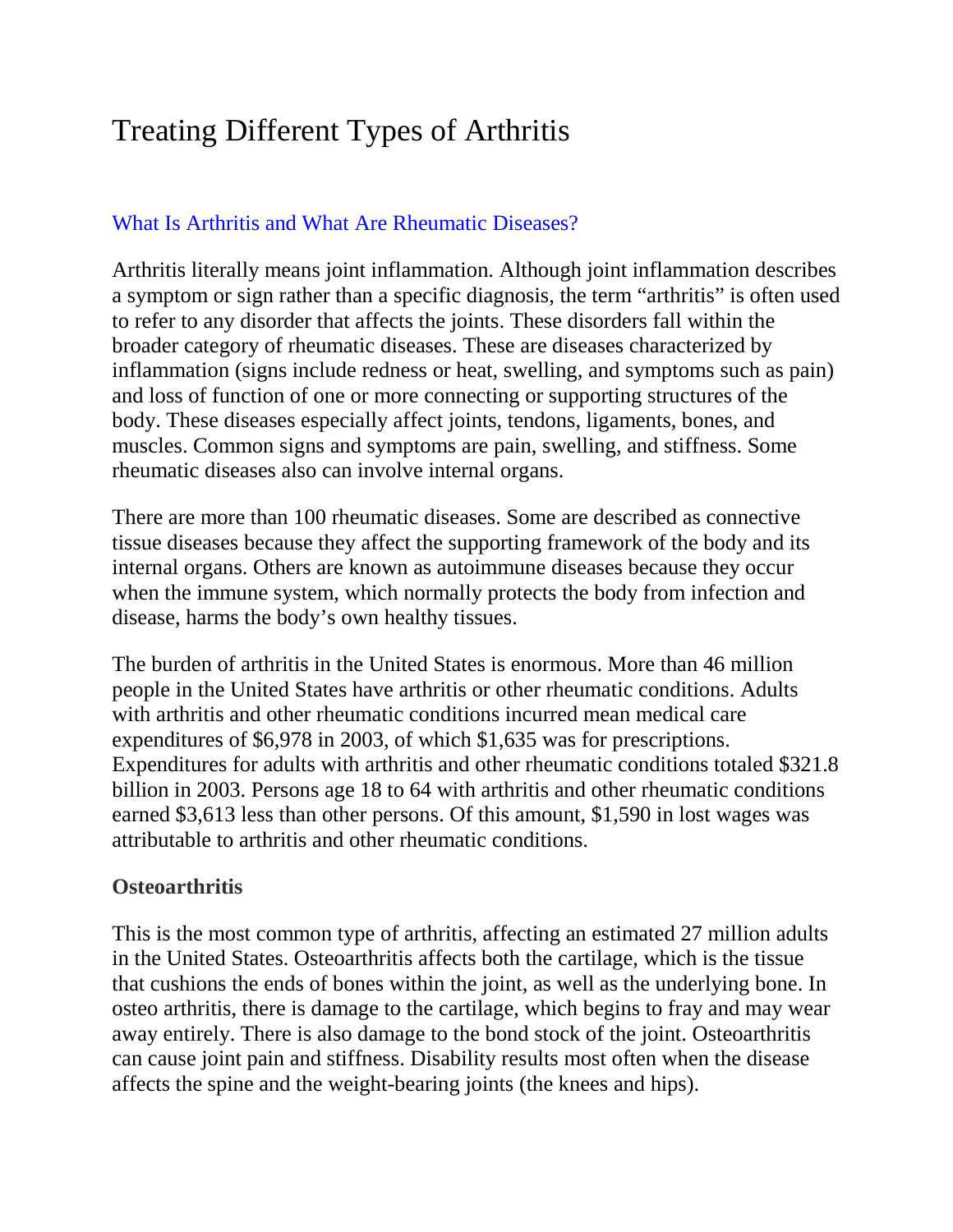## **Rheumatoid arthritis**

This inflammatory disease of the immune system targets first the synovium, or lining of the joint, resulting in pain, stiffness, swelling, joint damage, and loss of function of the joints. Inflammation most often affects joints of the hands and feet and tends to be symmetrical (occurring equally on both sides of the body). This symmetry helps distinguish rheumatoid arthritis from other forms of the disease. About 0.6 percent of the U.S. population (about 1.3 million people) has rheumatoid arthritis.

#### **Juvenile idiopathic arthritis**

This disease is the most common form of arthritis in childhood, causing pain, stiffness, swelling, and loss of function of the joints. This condition may be associated with rashes or fevers and may affect various parts of the body.

#### **Fibromyalgia**

Fibromyalgia is a chronic disorder that causes pain throughout the tissues that support and move the bones and joints. Pain, stiffness, and localized tender points occur in the muscles and tendons, particularly those of the neck, spine, shoulders, and hips. Patients also may experience fatigue and sleep disturbances. Fibromyalia affects millions of adults in the United States.

#### **Systemic lupus erythematosus**

Systemic lupus erythematosus (also known as lupus or SLE) is an autoimmune disease in which the immune system harms the body's own healthy cells and tissues. This can result in inflammation of and damage to the joints, skin, kidneys, heart, lungs, blood vessels, and brain. By conservative estimates, lupus affects about 150,000 people.

#### **Scleroderma**

Also known as systemic sclerosis, scleroderma means literally "hard skin." The disease affects the skin, blood vessels, and joints. It may also affect internal organs, such as the lungs and kidneys. In scleroderma, there is an abnormal and excessive production of collagen (a fiber-like protein) in the skin and internal organs.

## **Spondyloarthropathies**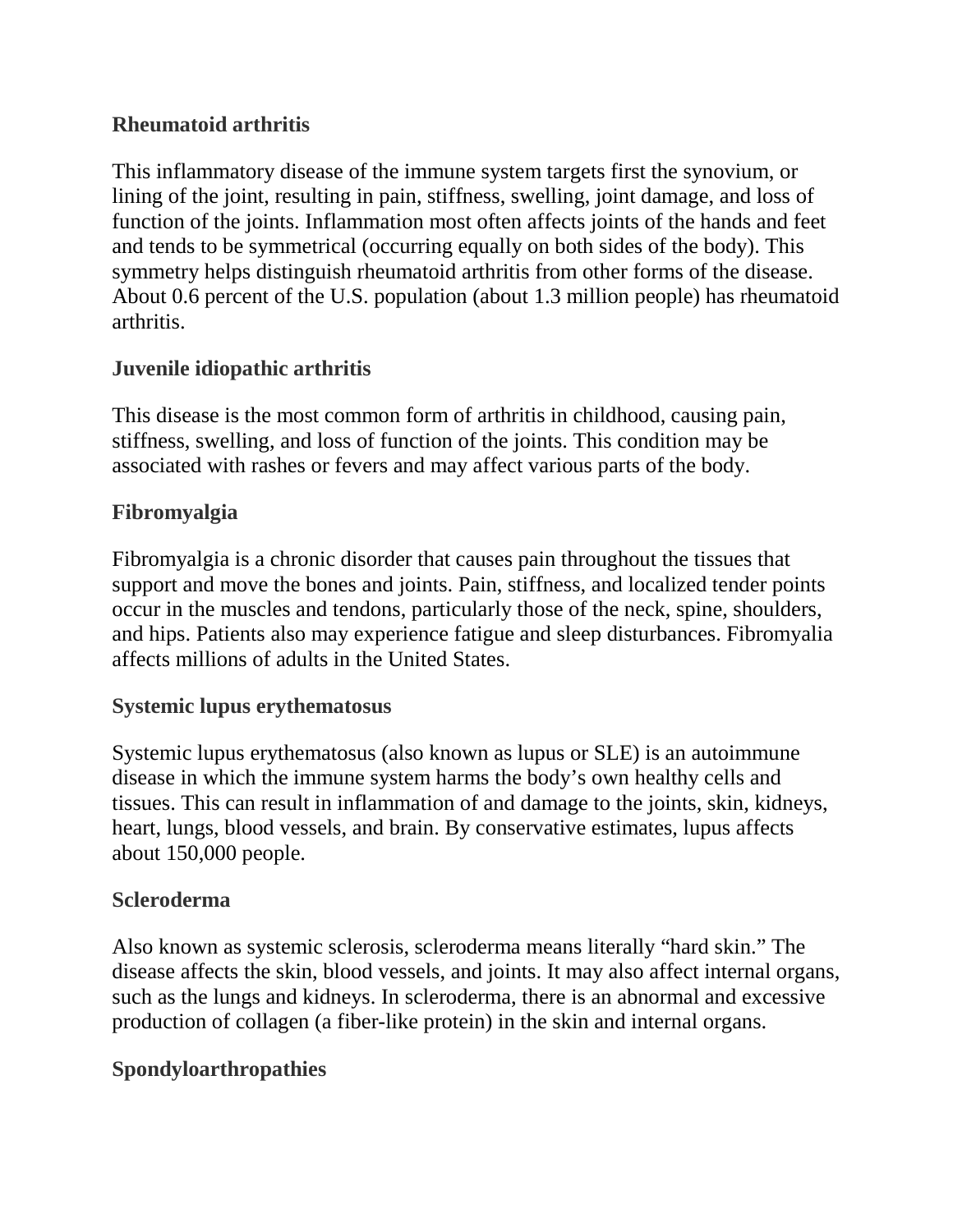This group of rheumatic diseases principally affects the spine. One common form – ankylosing spondylitis – also may affect the hips, shoulders, and knees. The tendons and ligaments around the bones and joints become inflamed, resulting in pain and stiffness. Ankylosing spondylitis tends to affect people in late adolescence or early adulthood. Reactive arthritis, sometimes called Reiter's syndrome, is another spondyloarthropathy. It develops after an infection involving the lower urinary tract, bowel, or other organ. It is commonly associated with eye problems, skin rashes, and mouth sores.

## **Infectious arthritis**

This is a general term used to describe forms of arthritis that are caused by infectious agents, such as bacteria or viruses. Parvovirus arthritis and gonococcal arthritis are examples of infectious arthritis. Arthritis symptoms also may occur in Lyme disease, which is caused by a bacterial infection following the bite of certain ticks. In those cases of arthritis caused by bacteria, early diagnosis and treatment with antibiotics are crucial to removing the infection and minimizing damage to the joints.

## **Gout**

This type of arthritis results from deposits of needle-like crystals of uric acid in the joints. The crystals cause episodic inflammation, swelling, and pain in the affected joint, which is often the big toe. An estimated 2.1 million Americans have gout.

## **Polymyalgia rheumatica**

Because this disease involves tendons, muscles, ligaments, and tissues around the joint, symptoms often include pain, aching, and morning stiffness in the shoulders, hips, neck, and lower back. It is sometimes the first sign of giant cell arteritis, a disease of the arteries characterized by headaches, inflammation, weakness, weight loss, and fever.

#### **Polymyositis**

This rheumatic disease causes inflammation and weakness in the muscles. The disease may affect the whole body and cause disability.

## **Psoriatic arthritis**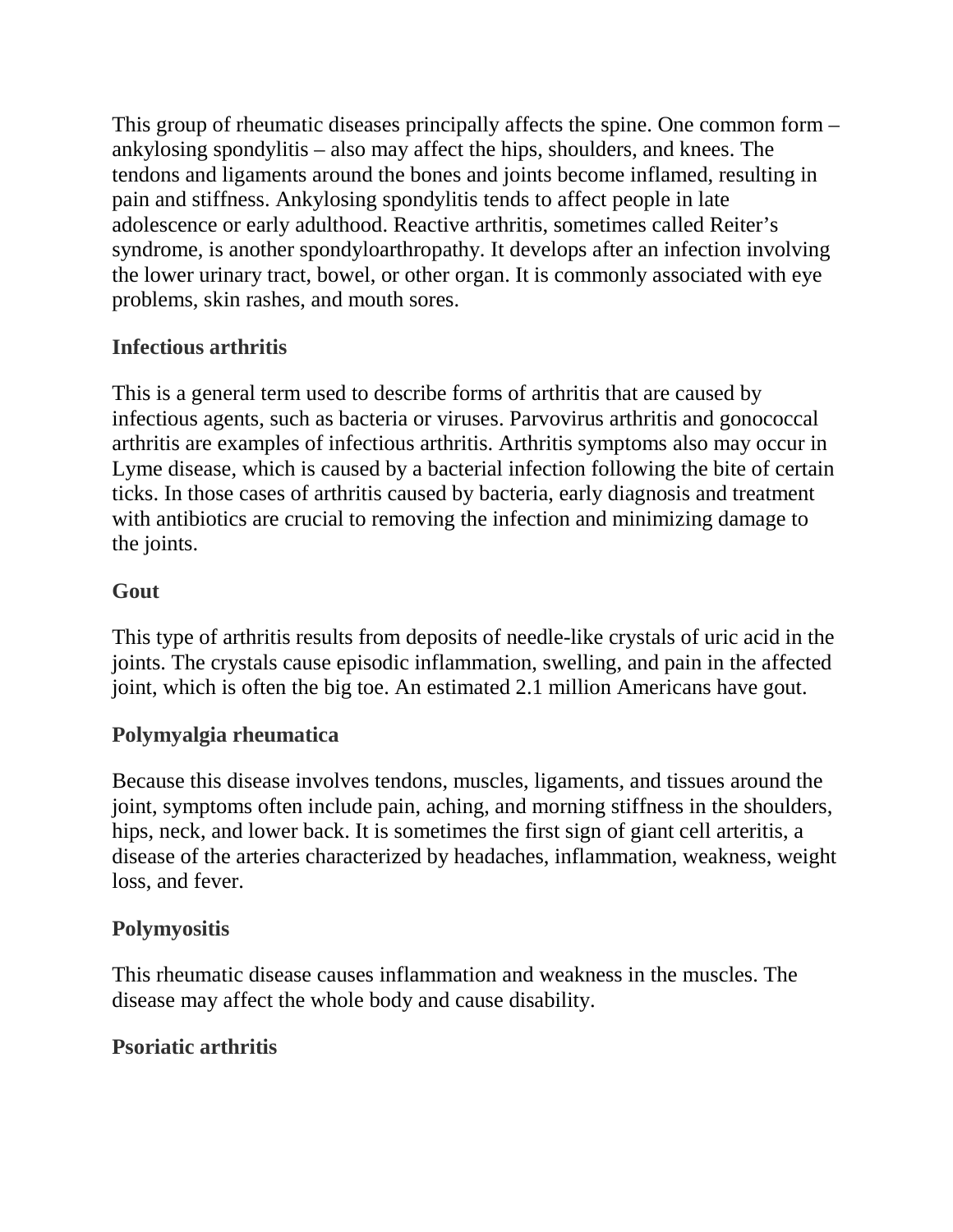This form of arthritis occurs in some patients with psoriasis, a scaling skin disorder. Psoriatic arthritis often affects the joints at the ends of the fingers and toes and is accompanied by changes in the fingernails and toenails. Back pain may occur if the spine is involved.

# **Bursitis**

This condition involves inflammation of the bursae, small, fluid-filled sacs that help reduce friction between bones and other moving structures in the joints. The inflammation may result from arthritis in the joint or injury or infection of the bursae. Bursitis produces pain and tenderness and may limit the movement of nearby joints.

# **Tendinitis (tendonitis)**

This condition refers to inflammation of tendons (tough cords of tissue that connect muscle to bone) caused by overuse, injury, or a rheumatic condition. Tendinitis produces pain and tenderness and may restrict movement of nearby joints.

# What Causes Rheumatic Diseases?

Rheumatic diseases are generally believed to be caused by a combination of genetic and environmental factors. In other words, you may be born with a susceptibility to a disease, but it may take something in your environment to get the disease started.

Some of these factors have been identified. For example, in osteoarthritis, inherited cartilage weakness or excessive stress on the joint from repeated injury may play a role. In rheumatoid arthritis, juvenile idiopathic arthritis, and lupus, patients may have a variation in a gene that codes for an enzyme called protein tyrosine phosphatase nonreceptor 22 (PTPN22).

Certain viruses may trigger disease in genetically susceptible people. For example, scientists have found a connection between Epstein-Barr virus and lupus. There are likely many genes and combinations of genes that predispose people to rheumatic diseases, and many different environmental factors that trigger them.

Gender is another factor in some rheumatic diseases. Lupus, rheumatoid arthritis, scleroderma, and fibromyalgia are more common among women. (See next section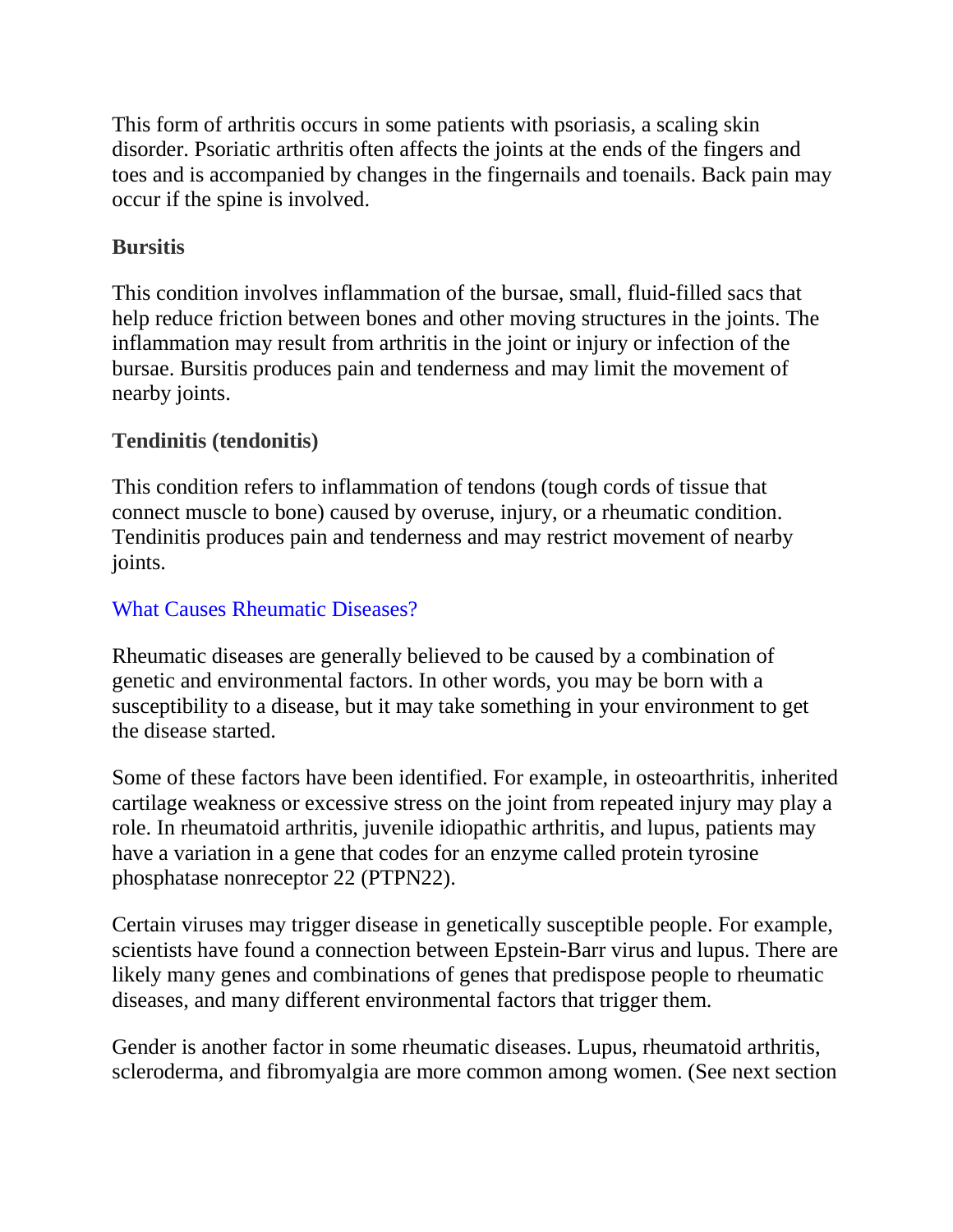for details.) This indicates that hormones or other male-female differences may play a role in the development of these conditions.

## Who Is Affected by Rheumatic Diseases?

An estimated 43 million people in the United States have arthritis or other rheumatic conditions. By the year 2020, this number is expected to reach 60 million. Rheumatic diseases are a more frequent cause of activity limitation than heart disease, cancer, or diabetes.

Rheumatic diseases affect people of all races and ages. Some rheumatic conditions are more common among certain populations. For example:

- Rheumatoid arthritis occurs two to three times more often in women than in men.
- Scleroderma is more common in women than in men.
- Nine out of 10 people who have lupus are women.
- Nine out of 10 people who have fibromyalgia are women.
- Gout is more common in men than in women. After menopause, the incidence of gout for women begins to rise.
- Systemic lupus erythematosus is more common in women than in men, and it occurs more often in African Americans and Hispanics than in Caucasians.

## What Are the Signs and Symptoms of Arthritis and Rheumatic Diseases?

Different types of arthritis and rheumatic diseases have different signs and symptoms. In general, people who have arthritis feel pain and stiffness in the joints. Some of the more common symptoms are listed in the box below. Early diagnosis and treatment help decrease further joint damage and help control symptoms of arthritis and many other rheumatic diseases.

## How Are Rheumatic Diseases Diagnosed?

Diagnosing rheumatic diseases can be difficult because some symptoms and signs are common to many different diseases. A general practitioner or family doctor may be able to evaluate a patient or refer him or her to a rheumatologist (a doctor who specializes in treating arthritis and other rheumatic diseases).

## **Common Signs and Symptoms of Arthritis**

• swelling in one or more joints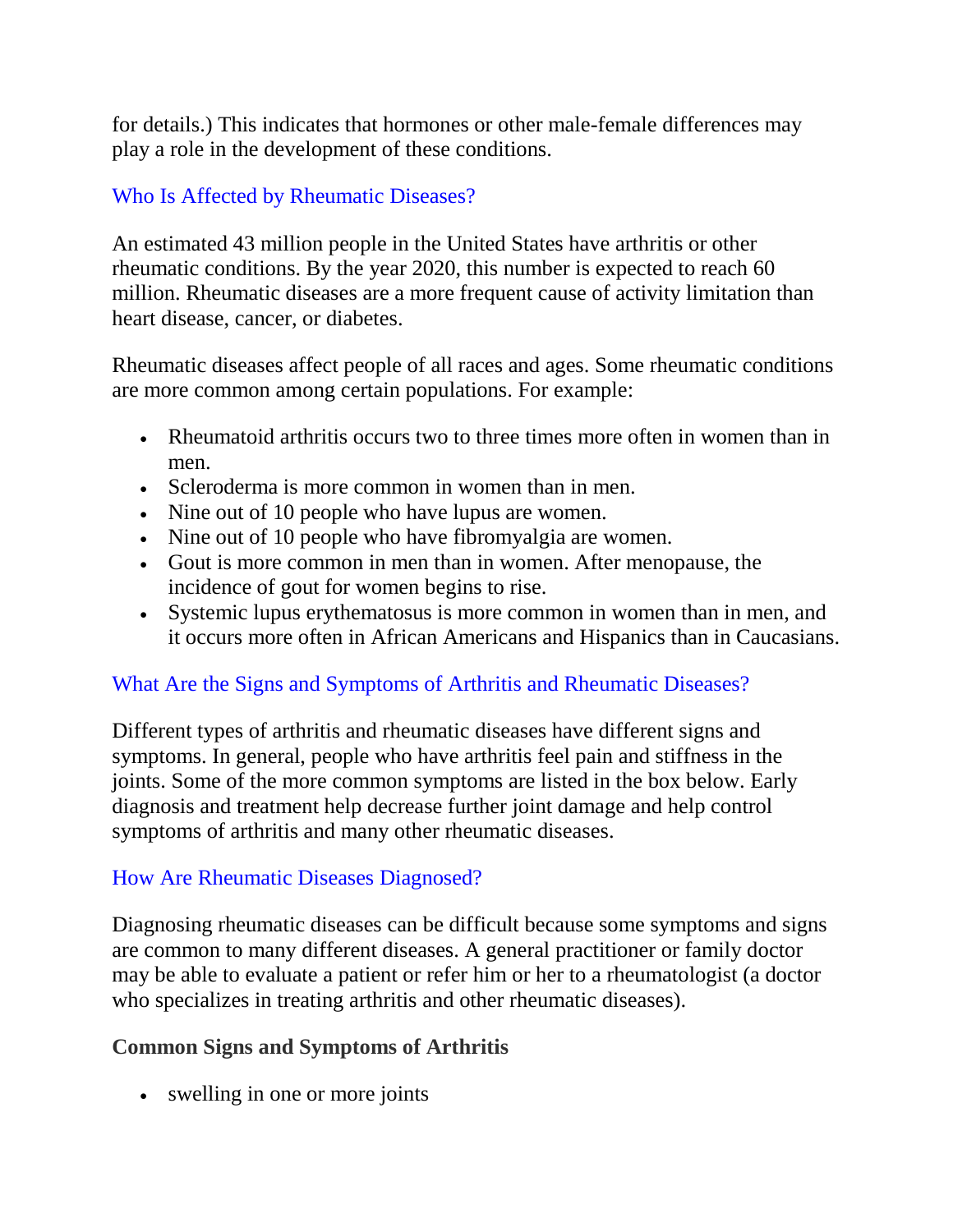- stiffness around the joints that lasts for at least 1 hour in the early morning
- constant or recurring pain or tenderness in a joint
- difficulty using or moving a joint normally
- warmth and redness in a joint

The doctor will review the patient's medical history, conduct a physical examination, and obtain laboratory tests and x rays or other imaging tests. The doctor may need to see the patient more than once and possibly a number of times to make an accurate diagnosis.

## **Medical History**

It is vital for people with joint pain to give the doctor a complete medical history. Answers to the following questions will help the doctor make an accurate diagnosis:

- 1. Is the pain in one or more joints?
- 2. When does the pain occur?
- 3. How long does the pain last?
- 4. When did you first notice the pain?
- 5. What were you doing when you first noticed the pain?
- 6. Does activity make the pain better or worse?
- 7. Have you had any illnesses or accidents that may account for the pain?
- 8. Are you experiencing any other symptoms besides pain?
- 9. Is there a family history of arthritis or other rheumatic disease?
- 10. What medicine(s) are you taking?
- 11. Have you had any recent infections?

Because rheumatic diseases are so diverse and sometimes involve several parts of the body, the doctor may ask many other questions.

It may be helpful for people to keep a daily journal that describes the pain. Patients should write down what the affected joint looks like, how it feels, how long the pain lasts, and what they were doing when the pain started.

## **Physical Examination and Laboratory Tests**

The doctor will examine the patient's joints for redness, warmth, damage, ease of movement, and tenderness. Because some forms of arthritis, such as lupus, may affect internal organs, a complete physical examination that includes the heart, lungs, abdomen, nervous system, eyes, ears, mouth, and throat may be necessary.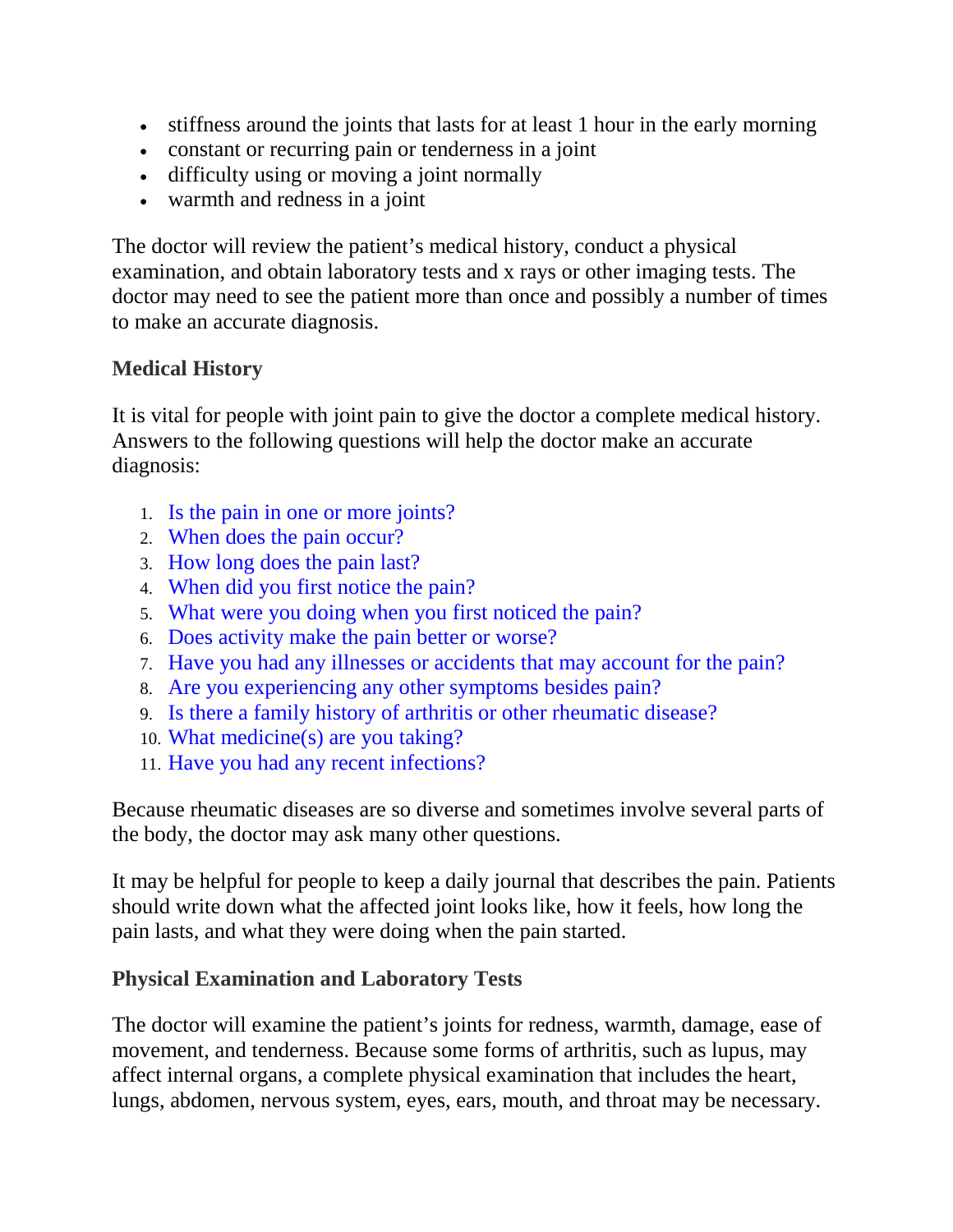The doctor may order some laboratory tests to help confirm a diagnosis. Samples of blood, urine, or synovial fluid (lubricating fluid found in the joint) may be needed for the tests. Many of these same tests may be useful later for monitoring the disease or the effectiveness of treatments.

## **Common laboratory tests and procedures include the following:**

Antinuclear antibody (ANA) – This test checks blood levels of antibodies that are often present in people who have connective tissue diseases or other autoimmune disorders, such as lupus. Because the antibodies react with material in the cell's nucleus (control center), they are referred to as anti nuclear antibodies. There are also tests for individual types of ANAs that may be more specific to people with certain autoimmune disorders. ANAs are also sometimes found in people who do not have an autoimmune disorder. (In such cases, the result is referred to as a "false positive.") Therefore, having ANAs in the blood does not necessarily mean that a person has a disease.

CCP (or anti-CCP) – This test checks blood levels of antibodies to citrulline, a protein that can be detected in up to 70 percent of people in the early stages of rheumatoid arthritis. Because the presence of anti-CCPs is associated with more aggressive disease, the test can also be useful in helping doctors plan treatment.

C-reactive protein test – This nonspecific test is used to detect generalized inflammation. Levels of the protein are often increased in patients with active disease such as rheumatoid arthritis or any other disease that causes inflammation.

Complement – This test measures the level of complement, a group of proteins in the blood. Complement helps destroy germs and other foreign substances that enter the body. A low blood level of complement is common in people who have active lupus.

Complete blood count (CBC) – This test determines the number of white blood cells, red blood cells, and platelets present in a sample of blood. Some rheumatic conditions or drugs used to treat arthritis are associated with a low white blood count (leukopenia), low red blood count (anemia), or low platelet count (thrombocytopenia).

Creatinine – This blood test measures the level of creatinine, a breakdown product of creatine, which is an important component of muscle. Creatinine is excreted from the body entirely by the kidneys, and the level remains constant and normal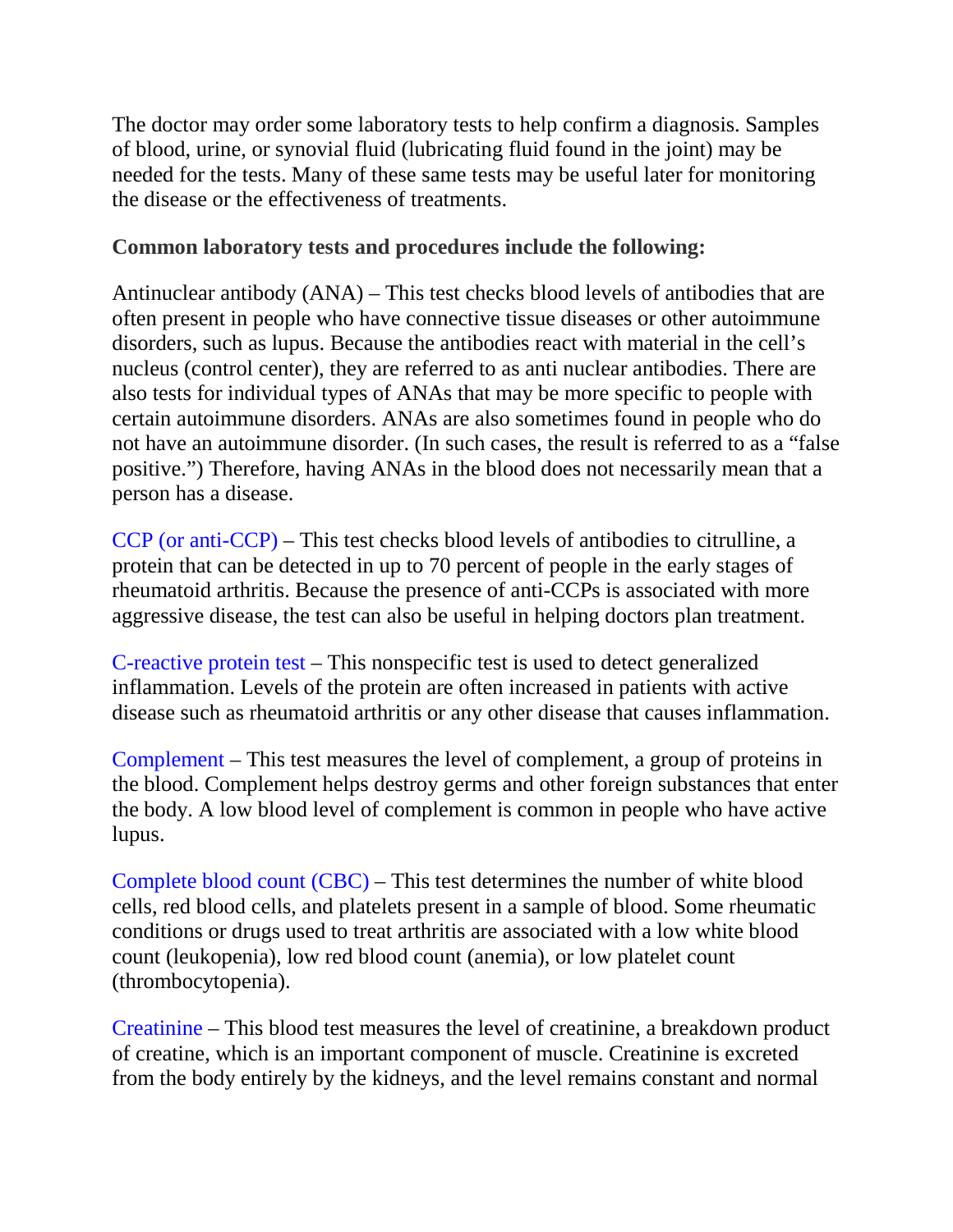when kidney function is normal. This test is commonly used to diagnose and monitor kidney disease in patients who have a rheumatic condition such as lupus.

Erythrocyte sedimentation rate (sed rate or ESR) – This blood test is used to detect inflammation in the body. Higher sed rates, indicating the presence of inflammation, are typical of many forms of arthritis, such as rheumatoid arthritis and ankylosing spondylitis. Higher sed rates are also typical of many of the immunologic connective tissue diseases, such as lupus and scleroderma.

Hematocrit (PCV, packed cell volume) – This test and the test for hemoglobin (a substance in the red blood cells that carries oxygen throughout the body) measure the number of red blood cells present in a sample of blood. A decrease in the number of red blood cells (anemia) is common in people who have inflammatory arthritis or another rheumatic disease.

Rheumatoid factor – This test detects the presence of rheumatoid factor, an antibody found in the blood of most (but not all) people who have rheumatoid arthritis. In rheumatoid arthritis, it is associated with more aggressive disease. Rheumatoid factor may be found in many diseases besides rheumatoid arthritis and sometimes in people without health problems. (In the latter case, the result is referred to as a "false positive.")

Synovial fluid examination – Synovial fluid may be examined for white blood cells (found in patients with rheumatoid arthritis and infections), bacteria or viruses (found in patients with infectious arthritis), or crystals in the joint (found in patients with gout or other types of crystal-induced arthritis). To obtain a specimen, the doctor injects a local anesthetic, then inserts a needle into the joint to withdraw the synovial fluid into a syringe. The procedure is called arthrocentesis or joint aspiration.

Urinalysis – In this test, a urine sample is studied for protein, red blood cells, white blood cells, and bacteria. These abnormalities may indicate kidney disease, which may be seen in lupus as well as several rheumatic conditions. Some medications used to treat arthritis also can cause abnormal findings on urinalysis.

## **X Rays and Other Imaging Procedures**

To see what the joint looks like inside, the doctor may order x rays or other imaging procedures. X rays provide an image of the bones, but they do not show cartilage, muscles, and ligaments. Other noninvasive imaging methods such as computed tomography (CT or CAT scan), magnetic resonance imaging (MRI), and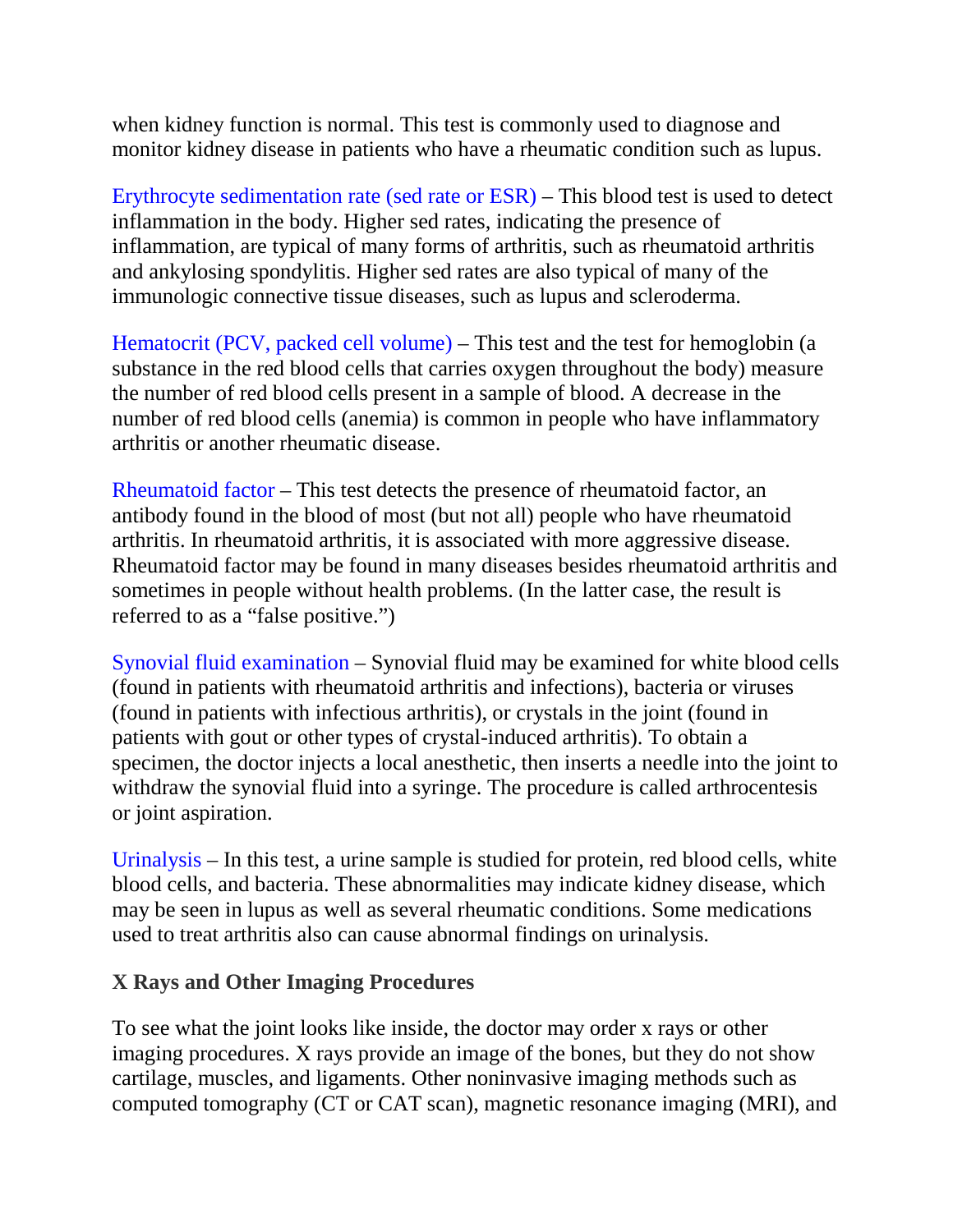arthrography show the whole joint. The doctor also may look for damage to a joint by using an arthroscope: a small, flexible tube which is inserted through a small incision at the joint. The arthroscope transmits the image from inside the joint to a video screen.

# What Are the Treatments?

Treatments for rheumatic diseases include rest and relaxation, exercise, proper diet, medication, and instruction about the proper use of joints and ways to conserve energy. Other treatments include the use of pain relief methods and assistive devices, such as splints or braces. In severe cases, surgery may be necessary. The doctor and the patient develop a treatment plan that helps the patient maintain or improve his or her lifestyle. Treatment plans usually combine several types of treatment and vary depending on the rheumatic condition and the patient.

## **Rest, Exercise, and Diet**

People who have a rheumatic disease should develop a comfortable balance between rest and activity. One sign of many rheumatic conditions is fatigue. Patients must pay attention to signals from their bodies. For example, when experiencing pain or fatigue, it is important to take a break and rest. Too much rest, however, may cause muscles to become weak and joints to become stiff.

People with a rheumatic disease such as arthritis can participate in a variety of sports and exercise programs. Physical exercise can reduce joint pain and stiffness and increase flexibility, muscle strength, and endurance. Exercise also can result in weight loss, which in turn reduces stress on painful joints and contributes to an improved sense of well-being. Before starting any exercise program, people with arthritis should talk with their doctor.

Doctors often recommend getting exercise in each of these three categories. The benefits listed below often reinforce each other.

- Range-of-motion exercises (e.g., stretching, dance) help maintain normal joint movement, maintain or increase flexibility, and relieve stiffness.
- Strengthening exercises (e.g., weight lifting) maintain or increase muscle strength. Strong muscles help support and protect joints affected by arthritis.
- Aerobic or endurance exercises (e.g., walking, bicycle riding, swimming) improve cardiovascular fitness, help control weight, improve strength, and improve overall well-being. Studies show that aerobic exercise can also reduce inflammation in some joints.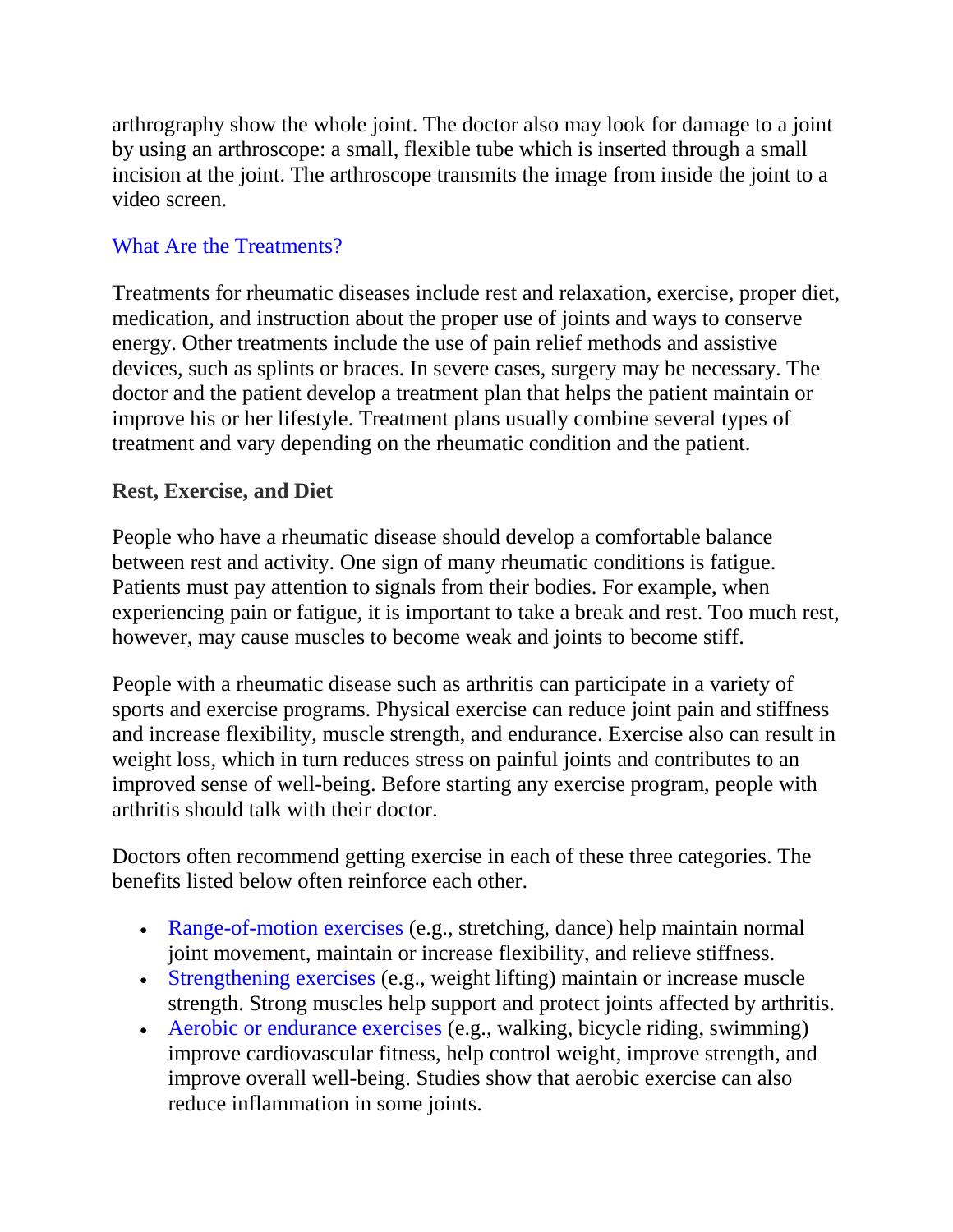• Another important part of a treatment program is a well-balanced diet. Along with exercise, a well-balanced diet helps people manage their body weight and stay healthy. Diet is especially important for people who have gout. People with gout should avoid alcohol and foods that are high in purines, such as organ meats (liver, kidney), sardines, anchovies, and gravy.

## **Medications**

A variety of medications are used to treat rheumatic diseases. The type of medication depends on the rheumatic disease and on the individual patient. The medications used to treat most rheumatic diseases do not provide a cure, but rather limit the symptoms of the disease. One exception is infectious arthritis, which can be cured if medications are used properly. An other exception is Lyme disease, which is spread by the bite of certain ticks: If the infection is caught early and treated with antibiotics, symptoms of arthritis may be prevented or may disappear.

Medications commonly used to treat rheumatic diseases provide relief from pain and inflammation. In some cases, especially when a person has rheumatoid arthritis or another type of inflammatory arthritis, the medication may slow the course of the disease and prevent further damage to joints or other parts of the body.

The doctor may delay using medications until a definite diagnosis is made because medications can hide important symptoms or signs (such as fever and swelling) and thereby interfere with diagnosis. Patients taking any medication, either prescription or over the counter, should always follow the doctor's instructions. The doctor should be notified immediately if the medicine is making the symptoms worse or causing other problems, such as upset stomach, nausea, or headache. The doctor may be able to change the dosage or medicine to reduce these side effects.

#### **Following are some of the types of medications commonly used in the treatment of rheumatic diseases.**

- Analgesics Analgesics (pain relievers) such as acetaminophen (Tylenol) 1 are often used to reduce the pain caused by many rheumatic conditions. For severe pain or pain following surgery or a fracture, doctors may prescribe stronger prescription or narcotic analgesics.
- Topical analgesics People who cannot take oral pain relievers or who continue to have some pain after taking them may find topical analgesics helpful. These creams or ointments are rubbed into the skin over sore muscles or joints and relieve pain through one or more active ingredients. These are the most common: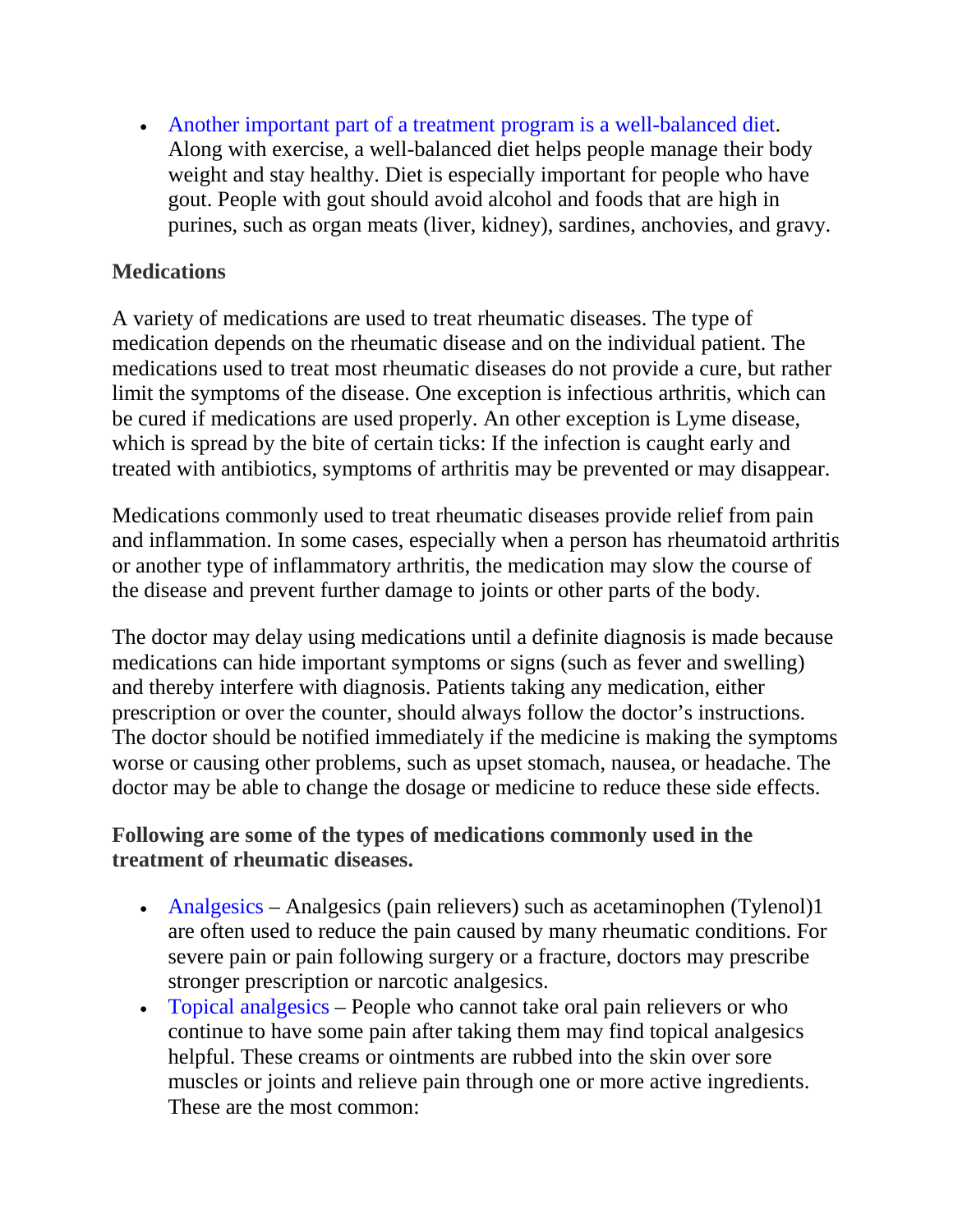- Counterirritants These ingredients, such as menthol, oil of wintergreen, eucalyptus oil, or camphor, work by irritating the nerve endings in the skin. This distracts the brain from the deeper source of pain. They are found in many products such as Eucalyptamint and Icy Hot.
- Salicylates This ingredient works like aspirin, by blocking chemicals in the body that contribute to pain. Salicylates are found in Aspercreme, BenGay, Flexall, and several other over-the-counter preparations.
- Capsaicin This natural ingredient found in cayenne peppers is an effective pain reliever for many. It is available in a number of products, including Zostrix and Capzasin-P.
- Nonsteroidal anti-inflammatory drugs (NSAIDS) A large class of medications useful against both pain and inflammation, NSAIDs are staples in arthritis treatment. A number of NSAIDs – such as ibuprofen (Advil, Motrin), naproxen sodium (Aleve), and ketoprofen (Orudis, Oruvail) are available over the counter. More than two dozen others, including a subclass of NSAIDs called COX-2 inhibitors, are available only with a prescription.

All NSAIDs work similarly: by blocking substances called prostaglandins that contribute to inflammation and pain. However, each NSAID is a different chemical, and each has a slightly different effect on the body.2

**Warning**: NSAIDs can cause stomach irritation or, less often, they can affect kidney function. The longer a person uses NSAIDs, the more likely he or she is to have side effects, ranging from mild to serious. Many other drugs cannot be taken when a patient is being treated with NSAIDs because NSAIDs alter the way the body uses or eliminates these other drugs. Check with your health care provider or pharmacist before you take NSAIDs. Also, NSAIDs sometimes are associated with serious gastrointestinal problems, including ulcers, bleeding, and perforation of the stomach or intestine. People age 65 and older, as well as those with any history of ulcers or gastrointestinal bleeding, should use NSAIDs with caution.

The Food and Drug Administration has warned that long-term use of NSAIDs, or use by people who have heart disease, may increase the chance of a heart attack or stroke. So it's important to work with your doctor to choose the one that's safest and most effective for you. Side effects also may include stomach upset and stomach ulcers, heartburn, diarrhea, fluid retention, hypertension, and kidney damage. For unknown reasons, some people seem to respond better to one NSAID than another.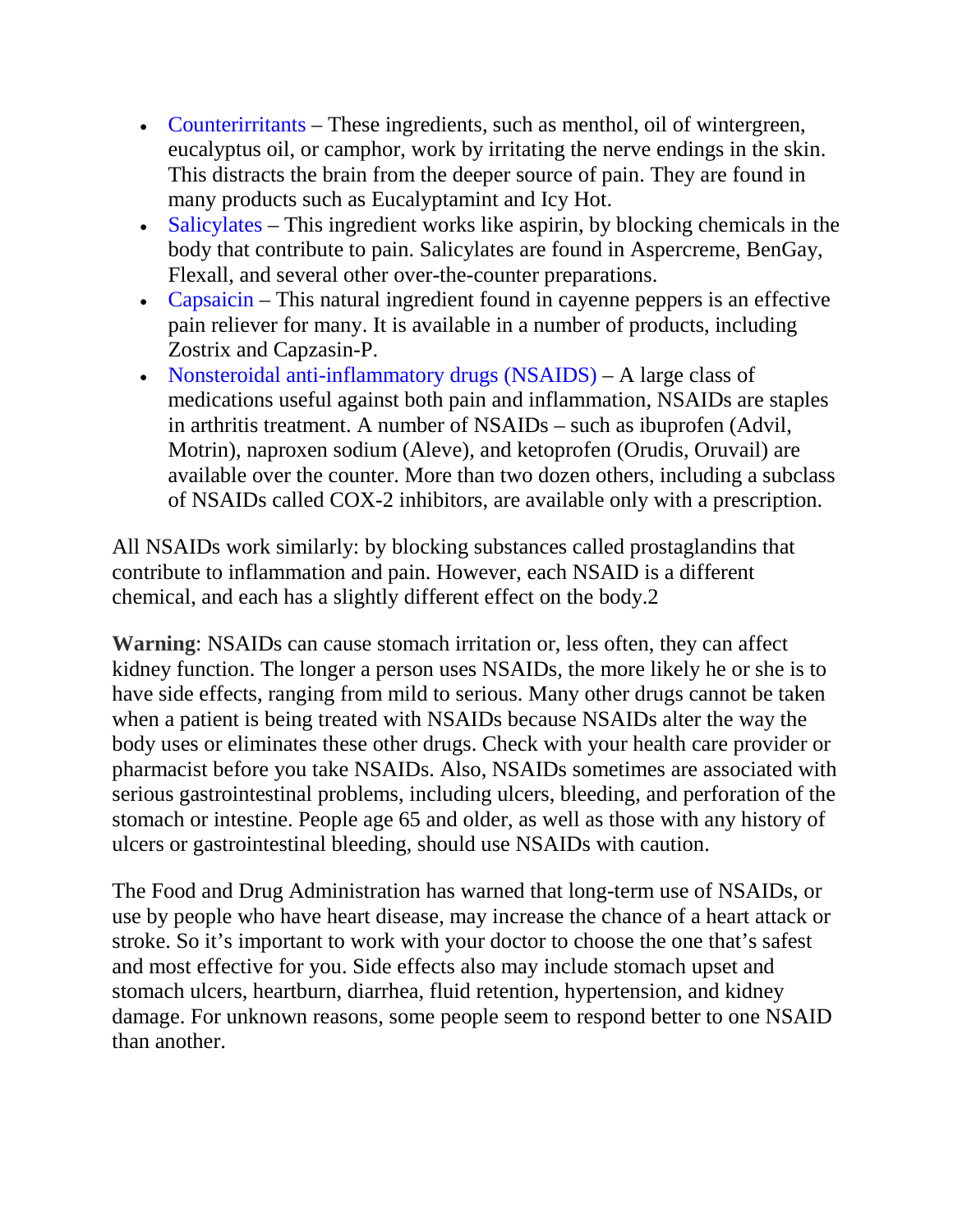Disease-modifying antirheumatic drugs (DMARDs) – A family of medicines that are used to treat inflammatory arthritis like rheumatoid arthritis and ankylosing spondylitis, DMARDs may be able to slow or stop the immune system from attacking the joints. This in turn decreases pain and swelling. DMARDs typically require regular blood tests to monitor side effects, which may include increased risk of infection. In addition to relieving signs and symptoms, DMARDs may help to retard or even stop joint damage from progressing. However, DMARDs cannot fix joint damage that has already occurred. Some of the most commonly prescribed DMARDs are methotrexate, hydroxychloroquine, sulfasalazine, and leflunomide.

Biologic response modifiers – Biologic response modifiers, or biologics, are a new family of genetically engineered drugs that block specific molecular pathways of the immune system that are involved in the inflammatory process. They are often prescribed in combination with DMARDs such as methotrexate. Because biologics work by suppressing the immune system, they could be problematic for patients who are prone to frequent infection. They are typically administered by injection at home or by intravenous infusion at a clinic. Some commonly prescribed biologics include etanercept, adalimumab, infliximab, abatacept, and rituximab.

Corticosteroids – Corticosteroids, such as prednisone, cortisone, solumedrol, and hydrocortisone, are used to treat many rheumatic conditions because they decrease inflammation and suppress the immune system. The dosage of these medications as well as their method of administration will vary depending on the diagnosis and the patient. Again, the patient and doctor must work together to determine the right amount of medication.

Corticosteroids can be given by mouth, in creams applied to the skin, intravenously, or by injection directly into the affected joint(s). Short-term side effects of corticosteroids include swelling, increased appetite, weight gain, and emotional ups and downs. These side effects generally stop when the drug is stopped. It can be dangerous to stop taking corticosteroids suddenly, so it is very important that the doctor and patient work together when changing the corticosteroid dose. Side effects that may occur after long-term use of corticosteroids include stretch marks, excessive hair growth, osteoporosis, high blood pressure, damage to the arteries, high blood glucose, infections, and cataracts.

Hyaluronic acid substitutes – Hyaluronic acid products, such as Hyalgan and Synvisc, mimic a naturally occurring body substance that serves to lubricate joints and is believed to be deficient in joints with osteoarthritis. Depending on the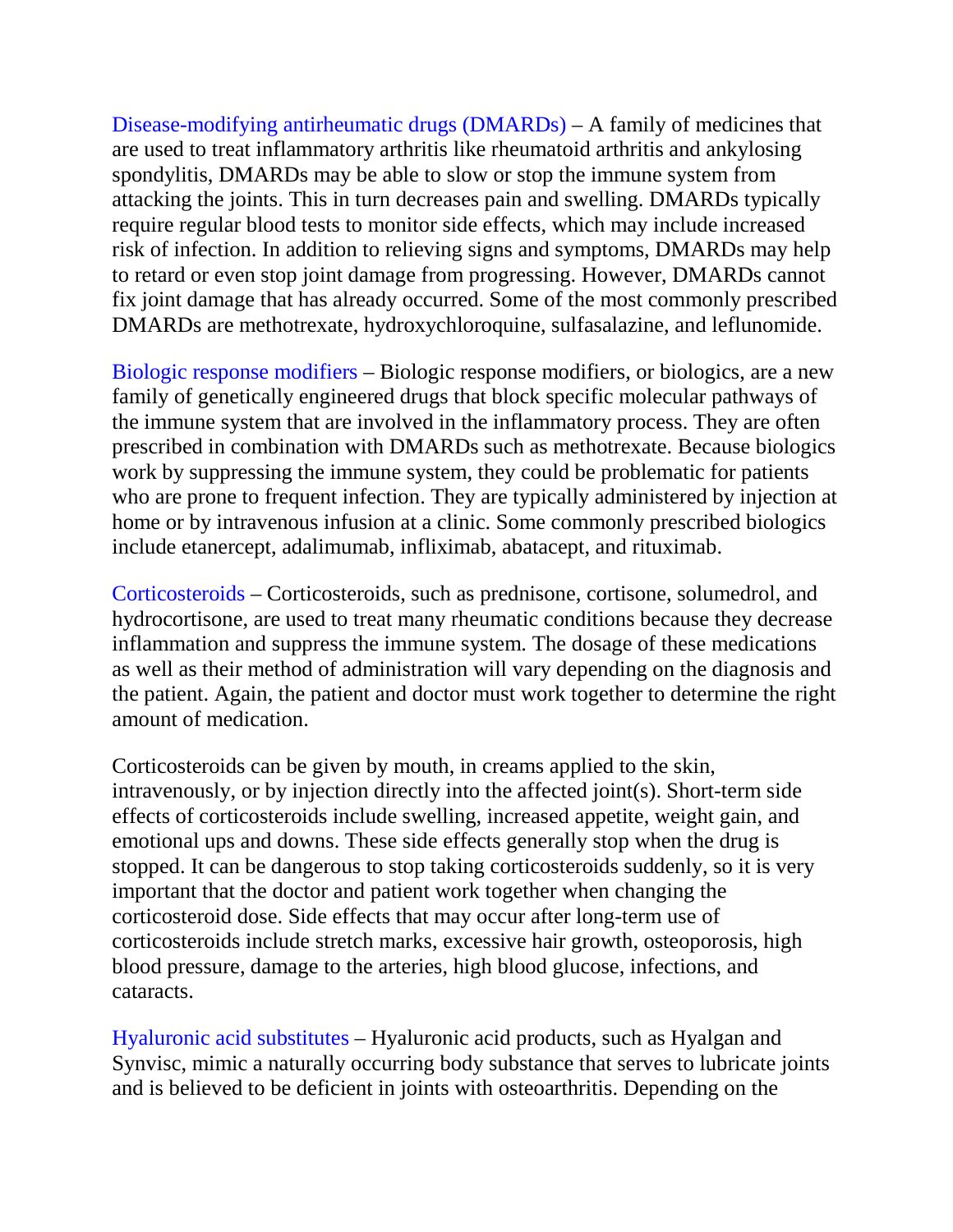particular product, patients receive a series of three to five injections, which are administered directly into the affected knee(s) or hip(s) to help provide temporary relief of pain and flexible joint movement.

# **Medical Devices**

A number of devices may be used to treat some rheumatic diseases. For example, transcutaneous electrical nerve stimulation (TENS) has been found effective in modifying pain perception. TENS blocks pain messages to the brain with a small device that directs mild electric pulses to nerve endings that lie beneath the painful area of the skin.

Some health care facilities use a blood-filtering device called the Prosorba Column to filter out harmful antibodies in people with severe rheumatoid arthritis.

## **Heat and Cold Therapies**

Heat and cold can both be used to reduce the pain and inflammation of arthritis. The patient and doctor can de termine which one works best.

Heat therapy increases blood flow, tolerance for pain, and flexibility. Heat therapy can involve treatment with paraffin wax, microwaves, ultrasound, or moist heat. Physical therapists are needed for some of these therapies, such as microwave or ultrasound therapy, but patients can apply moist heat themselves. Some ways to apply moist heat include placing warm towels or hot packs on the inflamed joint or taking a warm bath or shower.

Cold therapy numbs the nerves around the joint (which reduces pain) and may relieve inflammation and muscle spasms. Cold therapy can involve cold packs, ice massage, soaking in cold water, or over-the-counter sprays and ointments that cool the skin and joints.

## **Hydrotherapy, Mobilization Therapy, and Relaxation Therapy**

Hydrotherapy involves exercising or relaxing in warm water. The water takes some weight off painful joints, making it easier to exercise. It helps relax tense muscles and relieve pain.

Mobilization therapies include traction (gentle, steady pulling), massage, and manipulation. (Someone other than the patient moves stiff joints through their normal range of motion.) When done by a trained professional, these methods can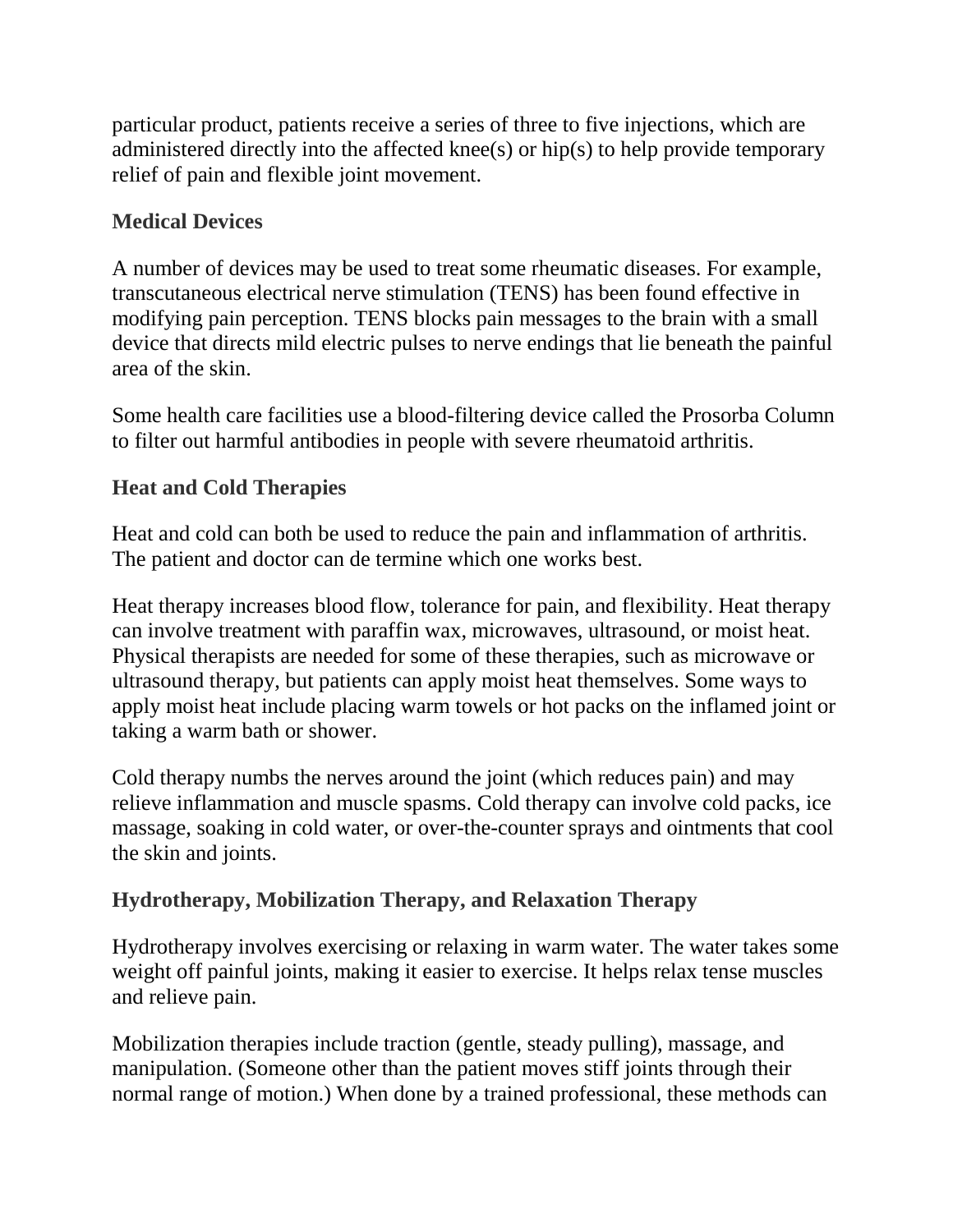help control pain, increase joint motion, and improve muscle and tendon flexibility.

Relaxation therapy helps reduce pain by teaching people various ways to release muscle tension throughout the body. In one method of relaxation therapy, known as progressive relaxation, the patient tightens a muscle group and then slowly releases the tension. Doctors and physical therapists can teach patients a variety of relaxation techniques.

## **Splints and Braces**

Splints and braces are used to support weakened joints or allow them to rest. Some prevent the joint from moving; others allow some movement. A splint or brace should be used only when recommended by a doctor or therapist, who will explain to the patient when and for how long the device should be worn. The doctor or therapist also will demonstrate the correct way to put it on and will ensure that it fits properly. The incorrect use of a splint or brace can cause joint damage, stiffness, and pain.

## **Assistive Devices**

A person with arthritis can use many kinds of devices to ease the pain. For example, using a cane when walking can reduce some of the weight placed on a knee or hip affected by arthritis. A shoe insert (orthotic) can ease the pain of walking caused by arthritis of the foot or knee. Other devices can help with activities such as opening jars, closing zippers, and holding pencils.

## **Surgery**

Surgery may be required to repair damage to a joint after injury or to restore function or relieve pain in a joint damaged by arthritis. Many types of surgery are performed for arthritis. These include:

Anthroscopic surgery – surgery to view the joint using a thin lighted scope inserted through a small incision over the joint. If repair is needed, tools may be inserted through additional small incisions.

Bone fusion – surgery in which joint surfaces are removed from the ends of two bones that form a joint. The bones are then held together with screws until they grow together forming one rigid unit.

Osteotomy – a surgery in which a section of bone is removed to improve the positioning of a joint.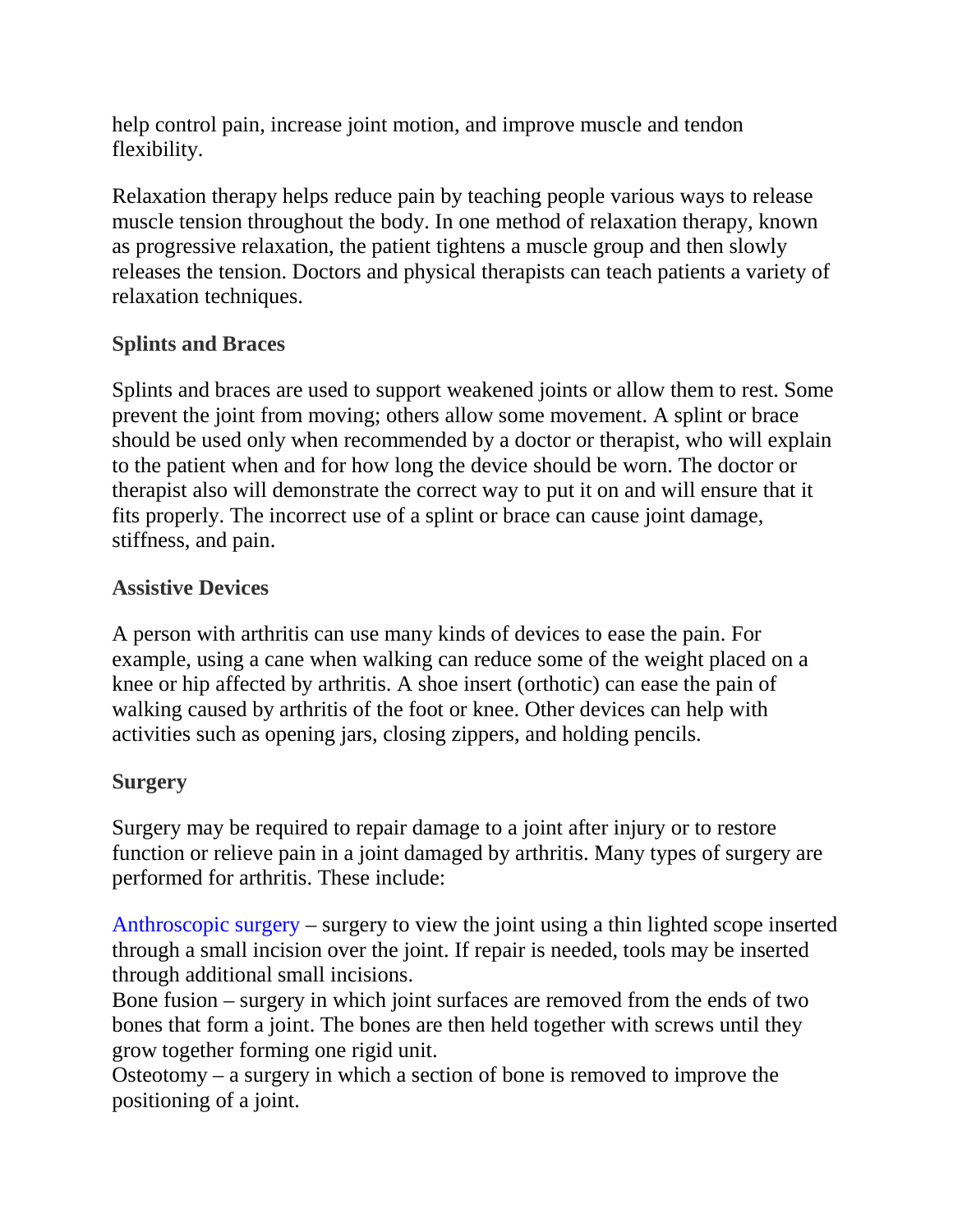Arthroplasty – also known as total joint replacement. This procedure removes and replaces the damaged joint with an artificial one. Nutritional Supplements

Nutritional supplements are sometimes helpful in treating rheumatic diseases. These include products such as S-adenosylmethionine (SAM-e) for osteoarthritis and fibromyalgia, dehydroepiandrosterone (DHEA) for lupus, and glucosamine and chondroitin sulfate for osteoarthritis.

The Glucosamine/Chondroitin Arthritis Intervention Trial (the results of which were published in 2006) assessed the effectiveness and safety of glucosamine and chondroitin sulfate when taken together or separately. The trial was cosponsored by the National Center for Complementary and Alternative Medicine and NIAMS. The trial found that the combination of glucosamine and chondroitin sulfate did not provide significant relief from osteoarthritis pain among all participants. However, a smaller subgroup of study participants with moderate to severe pain received significant relief from the combined supplements.

Generally speaking, reports on the safety and effectiveness of any nutritional supplement should be viewed with caution because the Food and Drug Administration does not regulate supplements the way it monitors medications, and many have not been proven helpful in formal studies.

## Myths About Treating Arthritis

At this time, the only type of arthritis that can be cured is that caused by infections. Although symptoms of other types of arthritis can be effectively managed with rest, exercise, and medication, there are no cures. Some people claim to have been cured by treatment with herbs, oils, chemicals, special diets, radiation, or other products. However, there is no scientific evidence that such treatments cure arthritis. Moreover, some may lead to serious side effects. Patients should talk to their doctor before using any therapy that has not been prescribed or recommended by their health care team.

## Work With Your Doctor to Limit Your Pain

The role you play in planning your treatment is very important. It is vital for you to have a good relationship with your doctor in order to work together. You should not be afraid to ask questions about your condition or treatment. You must understand the treatment plan and tell the doctor whether or not it is helping you.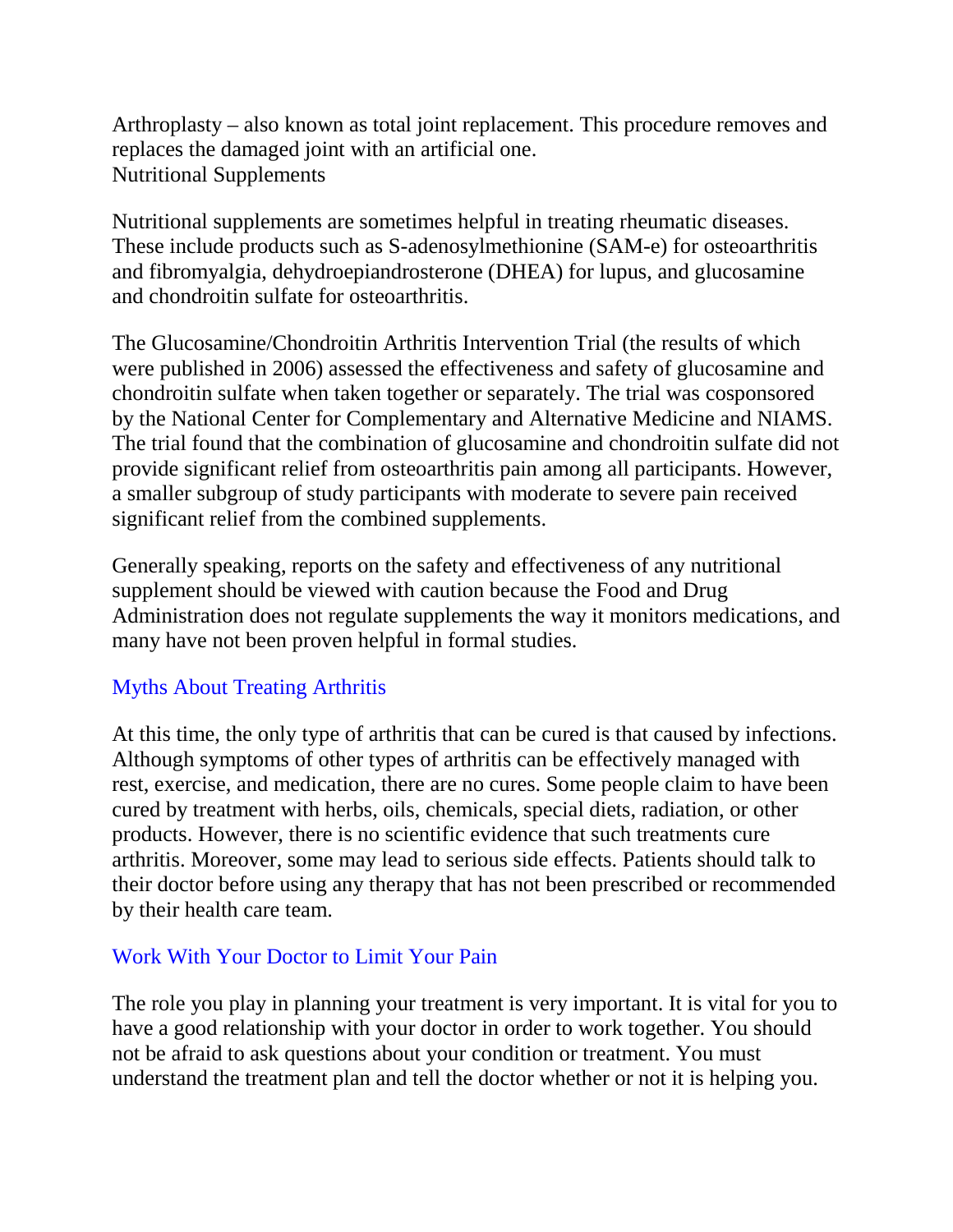Research has shown that well-informed patients who participate actively in their own care experience less pain and make fewer visits to the doctor.

#### What Can Be Done to Help?

Many people find that having arthritis or another rheumatic disease limits their activities. When people can no longer participate in some of their favorite activities, their overall well-being can be affected. Even when arthritis impairs only one joint, a person may have to change many daily activities to reduce pain and protect that joint from further damage. When a condition affects the entire body, as it often does with rheumatoid arthritis, lupus, or fibromyalgia, many daily activities have to be changed to deal with pain, fatigue, and other symptoms.

Changes in the home may help a person with chronic arth ritis continue to live safely, productively, and with less pain. People with arthritis may become weak, lose their balance, or fall. In the bathroom, installing grab bars in the tub or shower and by the toilet, placing a secure seat in the tub, and raising the height of the toilet seat can help. Special kitchen utensils can accommodate hands affected by arthritis to make meal preparation easier. An occupational therapist can help people who have rheumatic conditions to identify and make adjustments in their homes to create a safer, more comfortable, and more efficient environment.

Friends and family members can help a patient with a rheumatic condition by learning about that condition and understanding how it affects the patient's life. Friends and family can provide emotional and physical assistance. Their support, as well as support from other people who have the same disease, can make it easier to cope. The Arthritis Foundation has a wealth of information to help people with arthritis. (See "Where Can People Find More Information About Arthritis and Rheumatic Diseases?")

#### What Research Is Being Done on Arthritis and Rheumatic Diseases?

The National Institute of Arthritis and Musculoskeletal and Skin Diseases (NIAMS), part of the National Institutes of Health (NIH), leads the Federal medical research effort in arthritis and rheumatic diseases. NIAMS sponsors research and research training on the NIH campus in Bethesda, Maryland, and at universities and medical centers throughout the United States. Both clinical studies (involving patients) and basic (laboratory) research result in a better understanding of what causes these conditions and how best to treat and prevent them.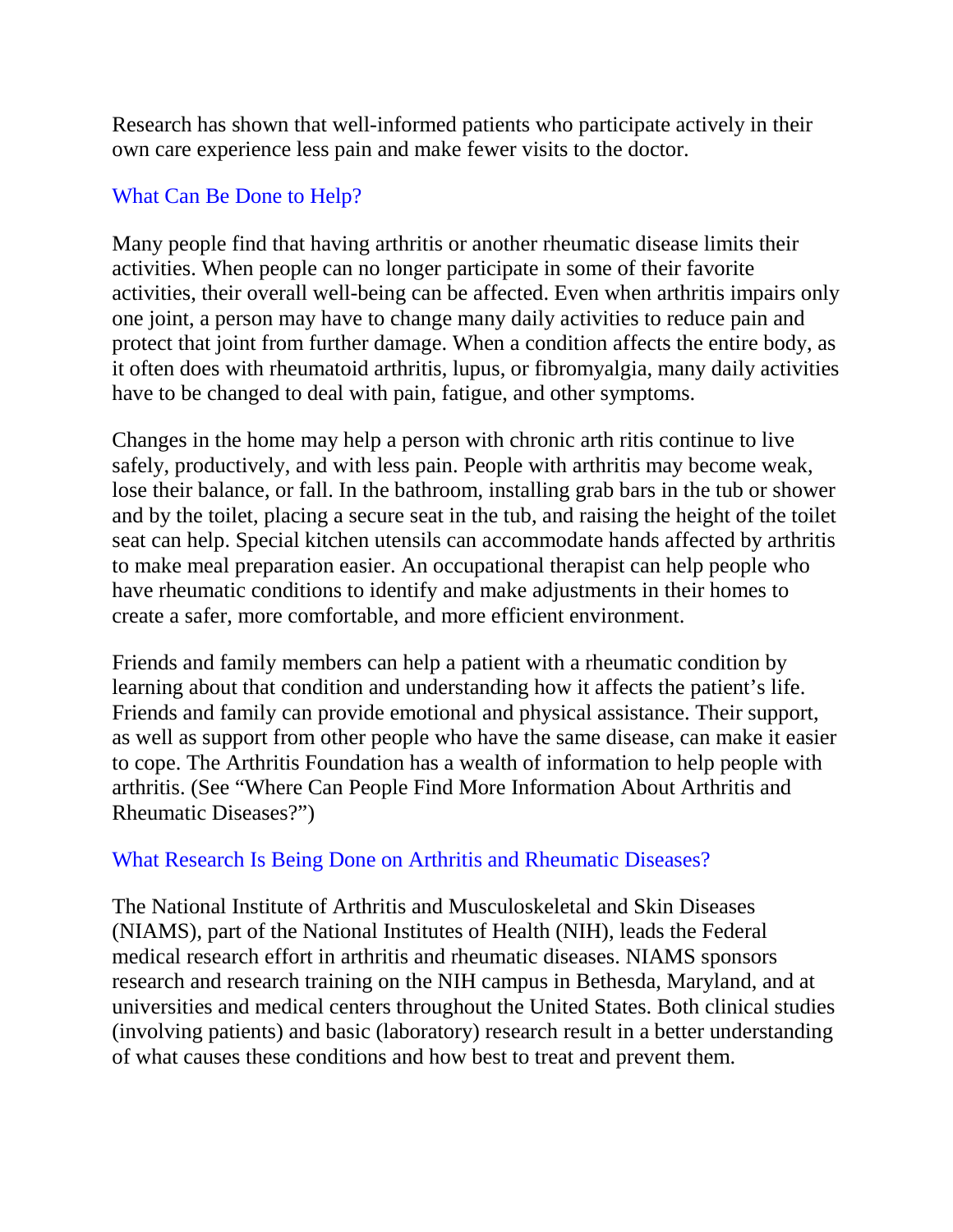NIAMS currently supports three types of research centers that study arthritis, rheumatic diseases, and other musculoskeletal conditions: Centers of Research Translation (CORTs), Multidisciplinary Clinical Research Centers (MCRCs), and Research Core Centers (RCCs). A list of these centers and their locations can be obtained from the Institute (See "Where Can People Find More Information About Arthritis and Rheumatic Diseases?")

CORTs are designed to bring together basic and clinical research in a way that helps translate basic discoveries into new drugs, treatments, and diagnostics. Currently there are four CORTs, including one focusing on lupus and another focusing on scleroderma.

MCRCs focus on clinical research designed to assess and improve outcomes for patients affected by arthritis and other rheumatic diseases, musculoskeletal disorders (including bone and muscle diseases), and skin diseases. Each center studies one or more of the diseases within the NIAMS mission and provides resources for developing clinical projects using more than one approach.

RCCs promote interdisciplinary, collaborative efforts among scientists doing highquality research related to a common theme. By providing funding for facilities, pilot and feasibility studies, and program enrichment activities at RCCs, the Institute reinforces investigations already under way in NIAMS program areas. Current centers include Rheumatic Diseases Research Core Centers, Skin Disease Research Core Centers, and Core Centers for Musculoskeletal Disorders.

Research registries provide a means for collecting clinical, demographic, and laboratory information from patients, and sometimes from their relatives. These registries facilitate studies that could ultimately lead to improved diagnosis, treatment, and prevention. NIAMS currently supports research registries for rheumatic diseases such as rheumatoid arthritis, fibromyalgia, antiphospholipid syndrome (an autoimmune disorder), ankylosing spondylitis, lupus and neonatal lupus, scleroderma, juvenile idiopathic arthritis, and juvenile dermatomyositis.

Some current NIAMS research efforts that pertain to rheumatic diseases are outlined below.

#### **Biomarkers**

Recent scientific breakthroughs in basic research have provided new information about what happens to the body's cells and other structures as rheumatic diseases progress. Biomarkers (laboratory and imaging signposts that detect disease) help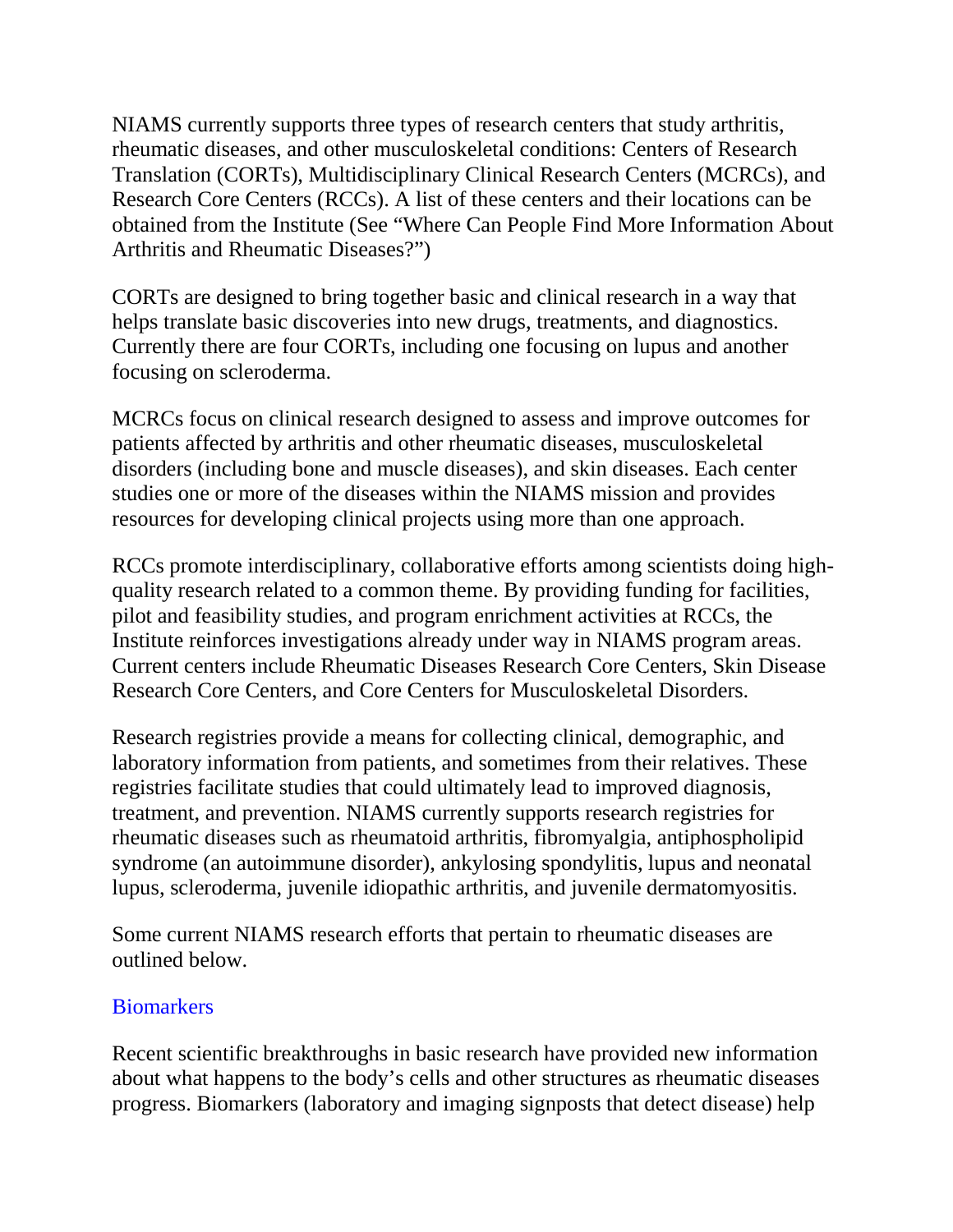researchers determine both the likelihood that a person will develop a specific disease as well as its possible severity and outcome. Biomarkers have the potential to lead to novel and more effective ways of predicting and monitoring both disease activity and responses to treatment. NIAMS supports research on biomarkers for rheumatic and skin diseases, including initiatives to identify and validate biomarkers for osteoarthritis and lupus.

# **PROMIS**

NIAMS has responsibility for managing an NIH-wide initiative known as PROMIS (Patient-Reported Outcomes Measurement Information System). The goal of this initiative is to develop ways to measure patient-reported symptoms such as pain and fatigue as well as other aspects of health-related quality-of-life across a wide variety of chronic diseases and conditions. Arthritis and many other diseases that compromise daily life involve pain, fatigue, and other quality-of-life outcomes that are hard to measure. A means of measuring changes in these symptoms could enhance clinical research and practice, providing a significant benefit to patients and their health care providers.

Studies on specific rheumatic diseases are described as follow.

# Fibromyalgia

In recent years, NIAMS has supported an increasing amount of research into this condition, which is not well understood. Scientists are using imaging studies of the central nervous system to better understand the overresponsiveness to painful stimuli in people with this disorder. They are studying the role of sex hormones, stress, and other factors on fibromyalgia. They are also examining the effectiveness of behavior therapy, exercise, medications, micronutrients, acupuncture, and other alternative approaches for dealing with pain, fatigue, and loss of sleep.

## **Osteoarthritis**

NIAMS has embarked on several innovative efforts to understand the causes and identify effective treatment and prevention methods for osteoarthritis. Through a public/private partnership, researchers are identifying biomarkers for osteoarthritis that will help develop and test new drugs. Imaging studies designed to better identify joint disorders and assess their progression are taking place as well.

NIH's National Center for Complementary and Alternative Medicine and NIAMS funded a major, 16-center study on the usefulness of the dietary supplements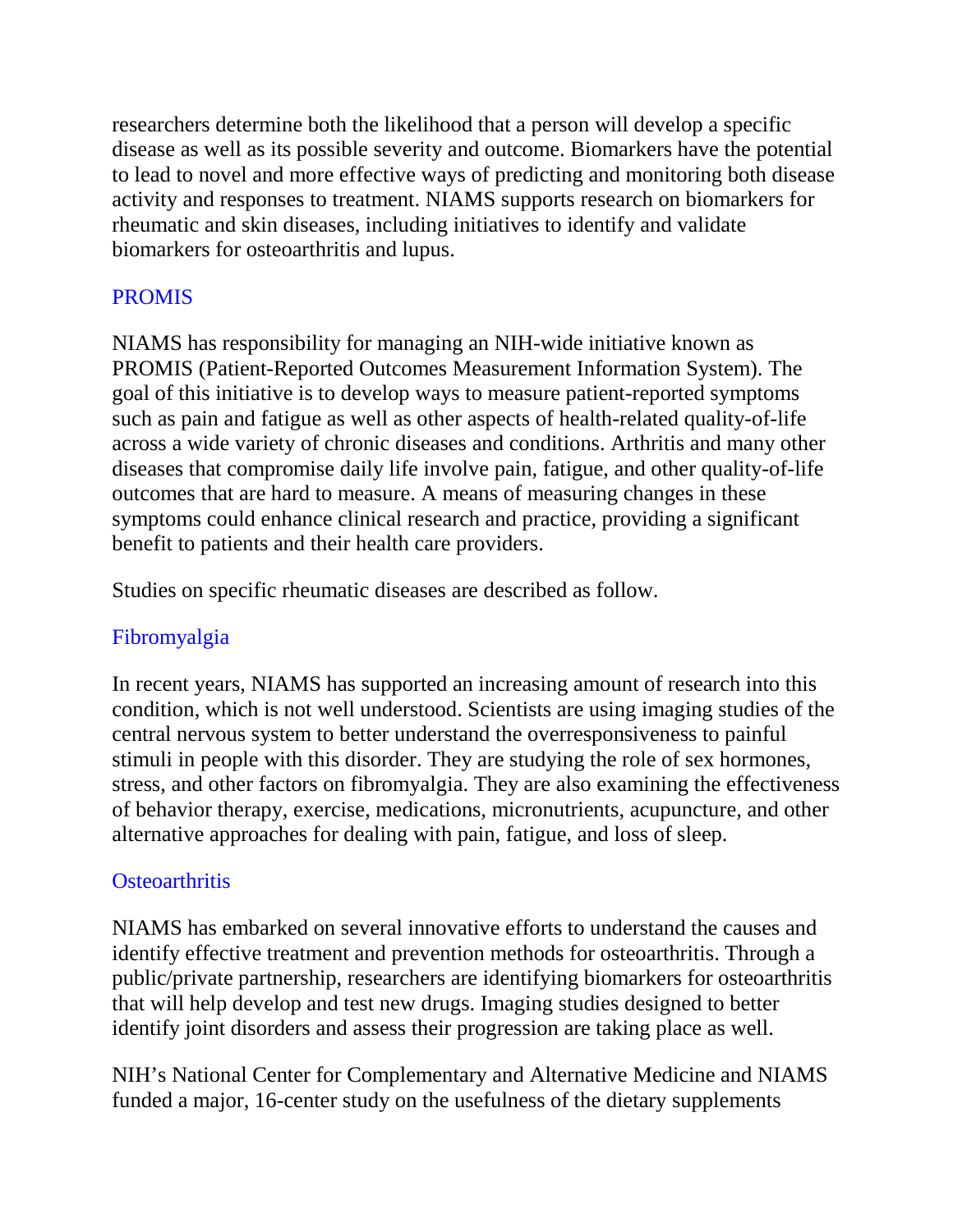glucosamine and chondroitin sulfate, which previous studies have suggested may be useful for osteoarthritis. (See "Nutritional Supplements" for more details about this trial.)

Some genetic and behavioral studies are focusing on factors that may cause osteoarthritis to develop. Among behavioral risk factors, excessive weight and lack of exercise have been identified as contributing to knee and hip disability.

Researchers are working to understand the role certain enzymes play in the breakdown of joint cartilage in osteoarthritis. They also are testing drugs that block the action of these enzymes and looking at new ways to administer drugs.

Studies show that young adults who have had a previous joint injury are more likely to develop osteoarthritis. These studies underscore the need for increased education about joint injury prevention and use of proper sports equipment. They are also prompting scientists to look for ways to prevent joint cartilage breakdown after injury.

## Rheumatoid Arthritis

Researchers are trying to identify the cause of rheumatoid arthritis so they can develop better and more specific treatments. They are examining the roles that the endocrine (hormonal), nervous, and immune systems play, and the ways in which these systems interact with environmental and genetic factors in the development of rheumatoid arthritis. Some scientists are trying to determine whether an infectious agent triggers rheumatoid arthritis. Others are studying the role of certain enzymes (specialized proteins in the body that spark biochemical reactions) in breaking down cartilage. Researchers are also trying to identify the genetic factors that place some people at higher risk than others for developing rheumatoid arthritis.

Moreover, scientists are looking at new ways to treat rheumatoid arthritis. They are experimenting with new drugs, genetic therapies, and biologic agents that selectively block certain immune system activities associated with inflammation. In recent years, several biologic agents have been approved. These include etanercept (Enbrel) and infliximab (Remicade), which block a cytokine, or chemical messenger, called tumor necrosis factor (TNF); anakinra (Kineret), which blocks the cytokine interleukin-1 (IL-1); and abatacept (Orencia), which interferes with function of some cells such as T-lymphocytes. These cells are important in rheumatoid arthritis. Followup studies of biologics have shown that they not only relieve signs and symptoms of rheumatoid arthritis, but also block the joint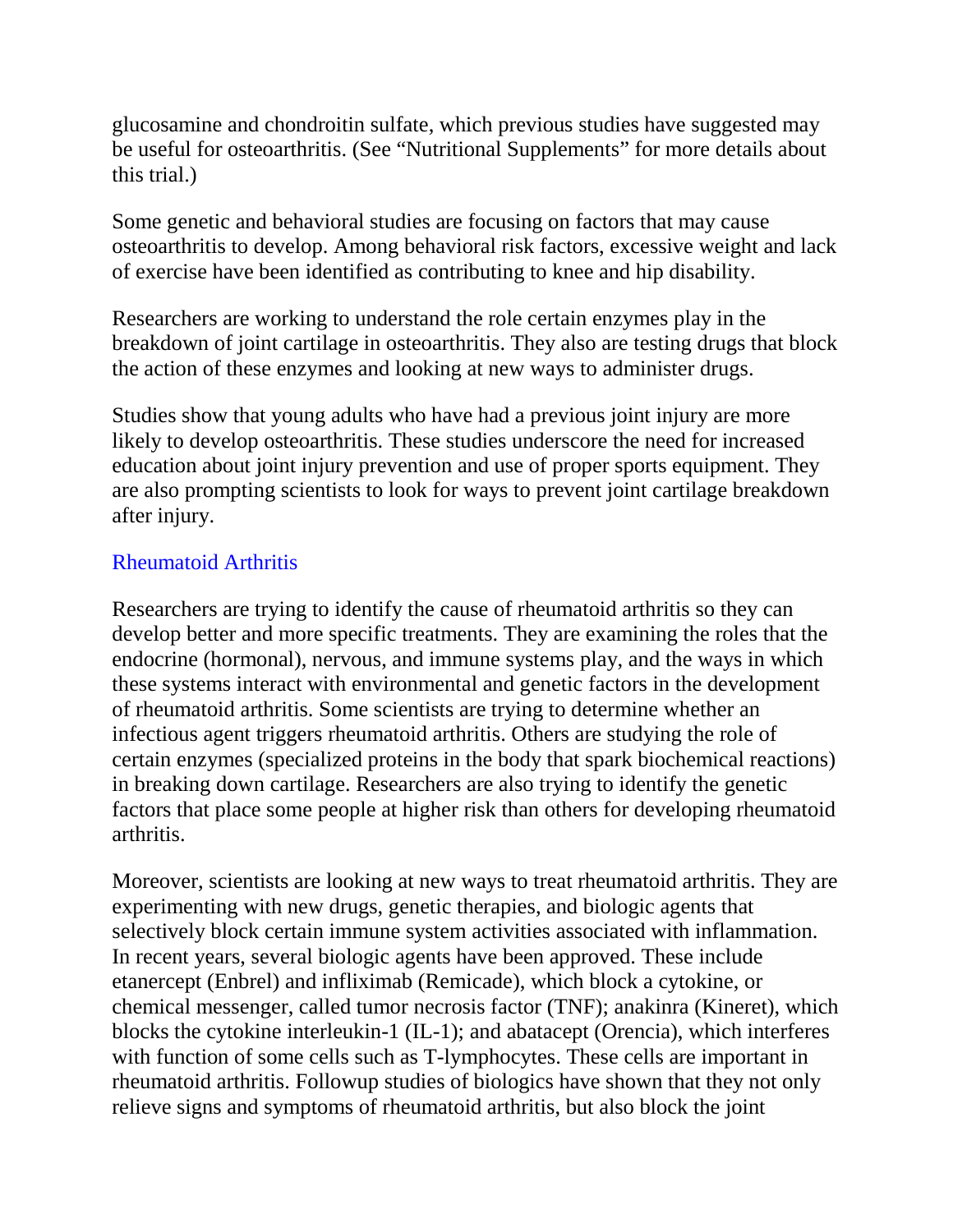destruction it causes. Studies for additional new drugs targeting other cytokines and inflammation pathways continue.

Recently, scientists discovered that the presence of proteins called anti-citrulline antibodies can help identify people with early rheumatoid arthritis who are likely to have aggressive disease. This enables doctors to begin aggressive treatment early and help prevent damage. Researchers continue to search for biomarkers that identify people at risk of aggressive disease as well as those most likely to respond to a particular treatment.

Researchers are also studying non-medication treatments for rheumatoid arthritis, such as green tea, fish oil, borage seed oil, and relaxation techniques.

#### Scleroderma

Current studies on scleroderma are focusing on overproduction of collagen, blood vessel injury, and abnormal immune system activity. Researchers hope to discover how these three elements interact to cause and promote scleroderma. In a number of studies, researchers have found evidence of fetal cells within the blood and skin lesions of women who had been pregnant years before developing scleroderma. These studies suggest that fetal cells may somehow play a role in scleroderma. Scientists are continuing to study the implications of this finding.

Scientists are also trying to better understand the organ complications that can occur in people with scleroderma and to find factors that predict who is at greatest risk for these complications.

Treatment studies are under way as well. One study in particular has looked at the effectiveness of ultraviolet light in softening the thickened skin of people with scleroderma, and others have shown that drugs affecting the circulation can improve symptoms of scleroderma.

#### Spondyloarthropathies

Researchers are working to understand the genetic and environmental causes of spondyloarthropathies, which include ankylosing spondylitis, psoriatic arthritis, reactive arthritis, and arthritis associated with inflammatory bowel disease. They are also looking at genetic determinants of disease severity, the development of associated eye problems, and potential new treatments for the diseases and their complications.